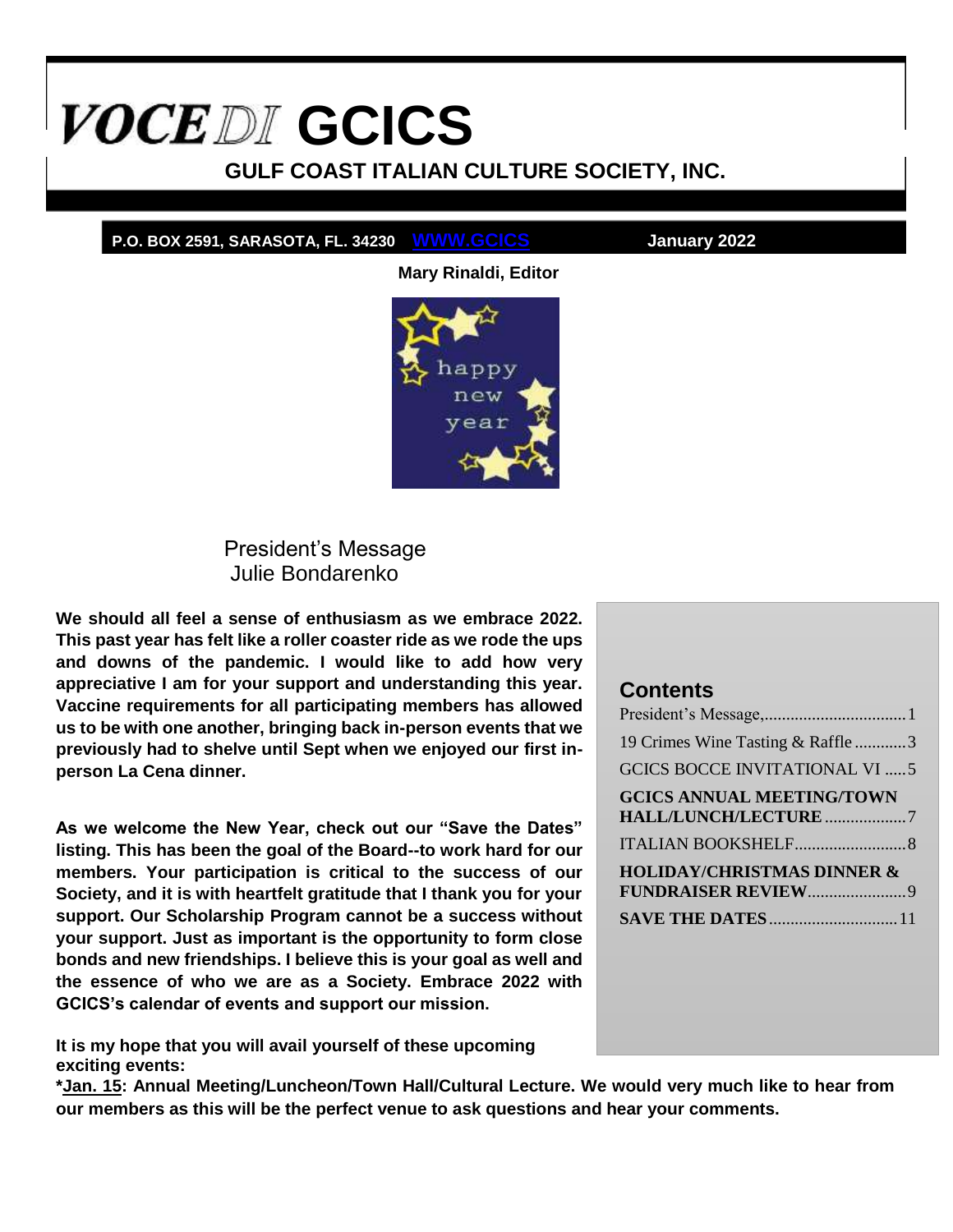**\*Jan 22: 19 Crimes Wine Tasting: There will be several fundraising activities to support our scholarships. Imagine, wines with a story! Every wine label will tell one. I am intrigued!**

**\*Feb 19: Bocce Invitational VI at the Cascades is open to all members and guests, both experienced and non-experienced bocce players. I have participated for several years, and it is truly a fun day not to be missed. Come to play or cheer and enjoy the party afterwards. We need you.**

**\*Feb 24: Cultural Lecture by Dr. Tanasi. You will not want to miss this. His sought-after lectures have been extremely well attended. Please email your reservation in early Look for our emails with information/detailed instructions on how to register and pay using PayPal for those with a fee. Refer to our website www.gcicis.org to view a list of our events. For those considering becoming members, please use PayPal to join. Yes, you can always mail us a check if you prefer, but please consider "NO envelope, NO stamp, and NO trip to the PO." It is easy and you do not need to have a PayPal account.**

**Three other items of importance:**

**\*Scholarship applications have been mailed to all area high schools in the Sarasota/Manatee area. We await many viable candidates' applications by Feb 22. The Scholarship Committee will select finalists for interviews.**

**\*I am pleased to announce that Linda Ahern will rejoin the Board. She commences service on Jan 4, 2022. Thank you, Linda, for your willingness to serve. The Board is eager for your return and your future contributions.**

**\*Special thanks to Patty & Mike DiMicele for the wonderful GCICS Holiday Party they hosted in their beautiful home. It was nothing less than fabulous! Read more in this edition.**

**As we close 2021, I reflect on what was important. I always have many to thank; and now it is abundantly clear how grateful I am for the service of the Board. We strive to be one team having the same goals based on respect, honesty, and integrity. A special thank you goes out to Ellen Roderick, our secretary. She has worked diligently all year through significant health issues. Her responsibilities and what she accomplishes for the Board are too many to mention. Our Newsletter Editor, Mary Rinaldi, has been through the challenges of moving and facing significant health issues. Also, I am grateful for the work done by Gordon Bloom and his committee which brought us a new & fabulous website, a must see. We accomplished our goals, but only because of the support of our members. I thank each one of you. My final thought is that no matter what befalls us in 2022, we will work together as one team for the benefit of all.**

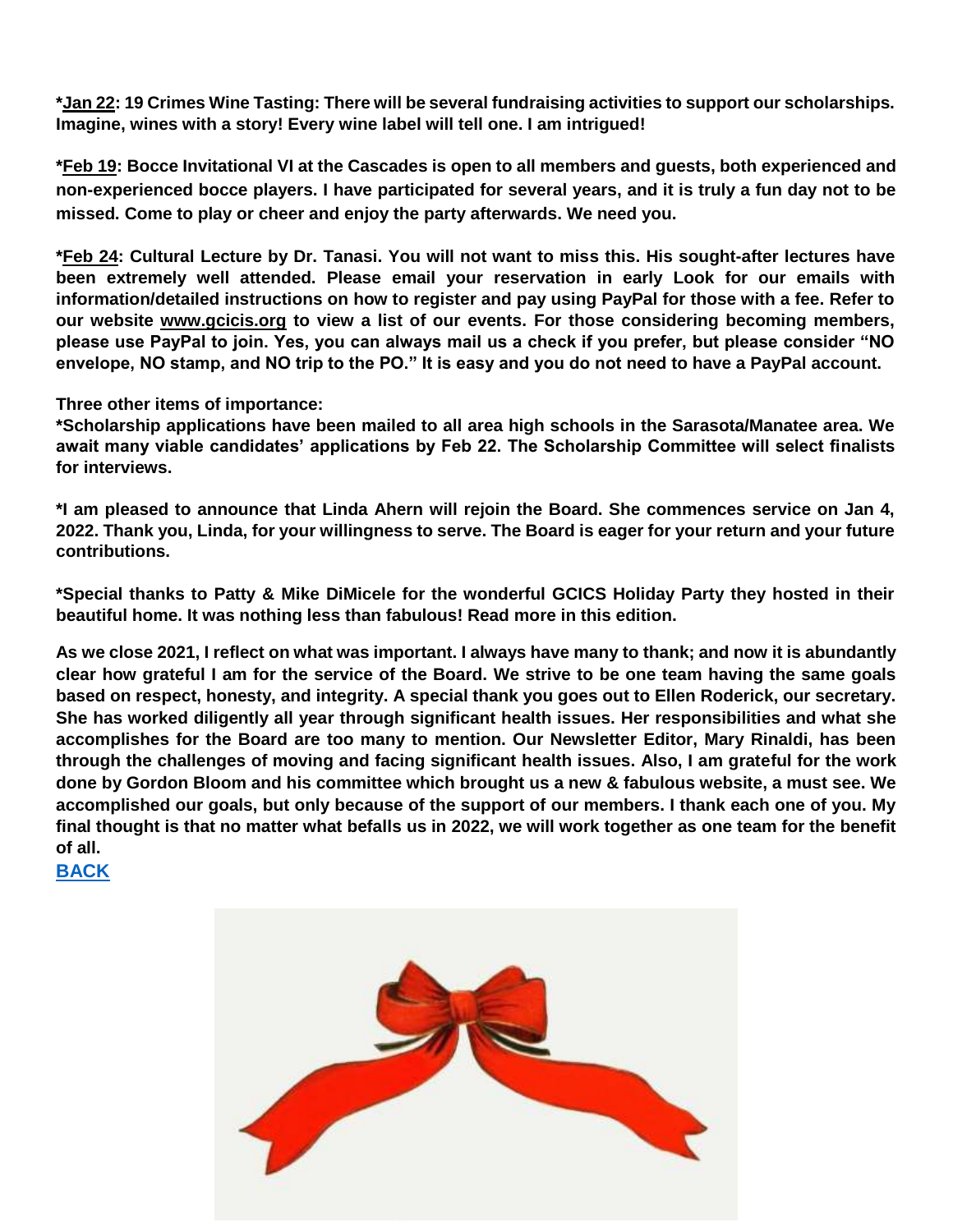# 19 Crimes Wine Tasting & Raffle

**When: SATURDAY, January 22, 2022, 4:30 to 7:00 p.m. Where: 4112 Pinar Drive, Bradenton, FL (941) 350-7006 Committee: Penny Thomas, Linda Mercurio, Judy Herman, Leita Davis, and some surprises.**

<span id="page-2-0"></span>19 CRIMES WINE TASTING

**Tickets: \$35.00 per person (includes wines and hors d'oeuvres)**

**COME JOIN THE FUN AND LEARN ABOUT THE 19 CRIMES AND CRIMINALS. PULL OUT YOUR BLACK HATS AND SPATS AND COME DRESSED FOR THE PARTY IF YOU WISH. THERE MAY EVEN BE A PRIZE FOR THE "BEST."**



### **PAYMENT OPTIONS:**

- **(1) MAIL YOUR CHECK, MADE OUT TO "GCICS" FOR \$35 PER PERSON, TO PENNY THOMAS, GCICS TREASURER, 4112 PINAR DRIVE, BRADENTON, FL 34210 - - - OR**
- **(2) GO TO OUR WEBSITE, www.gcics.org/payment ON 1st PAGE, CHECK "MEMBER", ENTER FIRST AND LAST NAME, EMAIL ADDRESS, PHONE NUMBER, AND THEN CLICK ON THE BLUE BLOCK. ON THE 2nd PAGE, ENTER THE AMOUNT OF YOUR PAYMENT, THEN ENTER IN THE BLOCK DIRECTLY BELOW "19 CRIMES" AND LIST THE NAME(S) OF THE PERSON(S) YOU ARE PAYING FOR; THEN COMPLETE THAT PAGE, AND ADDITIONAL PAGES AS THEY COME UP. NOTE: YOU DO NOT NEED A PAYPAL ACCOUNT TO PAY FOR GCICS EVENTS. PAYPAL WILL ACCEPT YOUR CREDIT CARD DIRECTLY. YOU WILL RECEIVE A CONFIRMATION EMAIL ONCE YOU HAVE COMPLETED THE TRANSACTION.**

**PAYMENT IS DUE BY 1/15/22. WE ARE LIMITING THIS EVENT TO 50 PERSONS SO GET YOUR RESERVATIONS IN EARLY. WE HAVE SEVERAL SURPRISES FOR ATTENDEES SO BRING YOUR BANKROLL FOR OUR SCHOLARSHIP FUND.**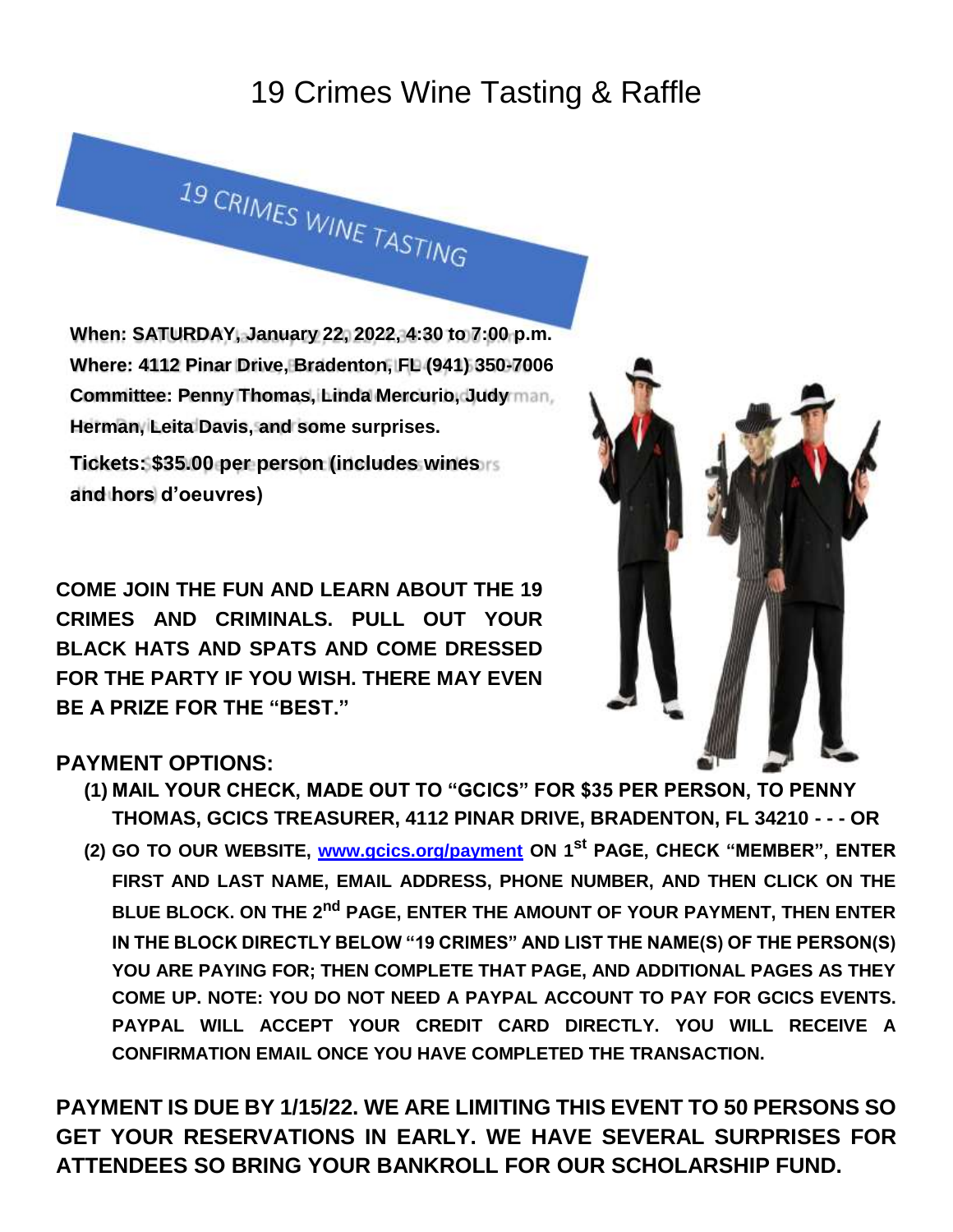**YOU ARE ASKED TO ATTEND ONLY IF YOU HAVE BEEN FULLY VACCINATED (BOOSTER NOT INCLUDED) AND REMAIN SYMPTON-FREE. YOUR COOPERATION IS APPRECIATED. WE WANT EVERYONE TO REMAIN HEALTHY IN THESE UNUSUAL TIMES AND BEYOND. UNDERSTAND THAT NEITHER GCICS NOR ITS DIRECTORS ARE LIABLE FOR HEALTH-RELATED EVENTS AT GCICS EVENTS OR FUNCTIONS. [BACK](#page-0-1)**





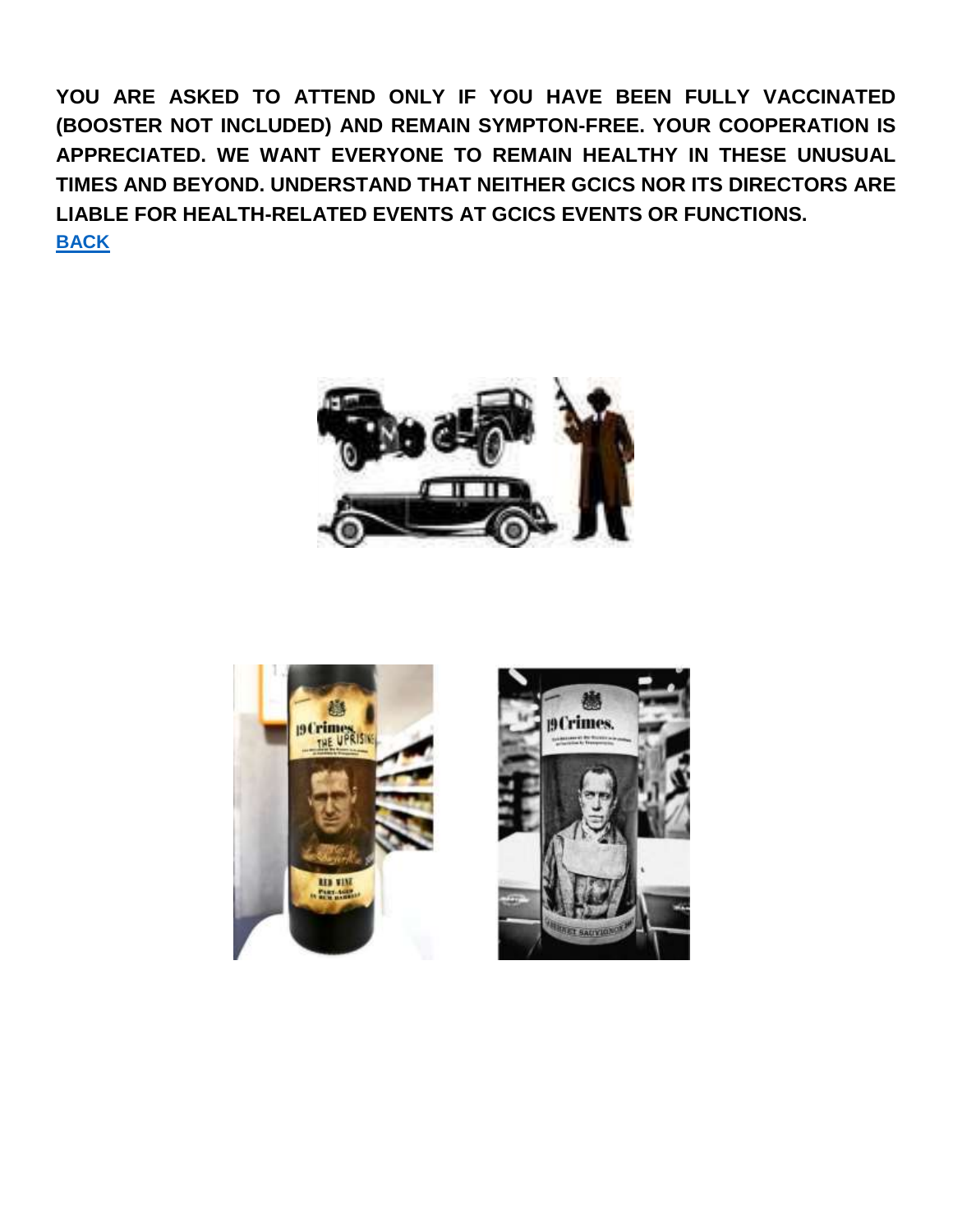#### GCICS BOCCE INVITATIONAL VI **At The Cascades, February 19, 2022**

<span id="page-4-0"></span>

#### **LOOKING FOR A GOOD TIME? HOPEFULLY, THIS GETS YOUR EYE.**

**Our GCICS has had an invitational bocce challenge with the Cascades Italian American organization for many years. The date of Saturday, February 19, 2022, has been confirmed. WE WANT YOU TO JOIN US! Those who are not familiar with bocce are strongly encouraged to play and others can come to cheer us on! For our many new members, just ask those who have participated in this day, and they will tell you that this a social event NOT TO BE MISSED!**

**You do not need to be a proficient player. The Cascades courts are different from ours and are QUITE easy rolling. Their members are friendly! There really exists a trophy which GCICS won one year. I was asked to form eight teams [32 players] and will help to set them up. On Feb 19th we will determine which teams will play each other by picking from a hat.**

**Most Sundays we have only 10-15 players come to our afternoon play. We will need YOU to step up and be on one of our teams. Come join us sometime to familiarize yourself with bocce. New faces are very welcomed! Our court is on the Gulf Coast Conservation Foundation grounds at 400 Palmetto Ave, Osprey, close to the Bay behind the Spanish Point Welcome Center. We play Sundays from approximately 2-4 pm.**

**The Cascades is a gated community with strict rules for entry located north of University Pkwy on Lockwood Ridge. I must know the names of all participants by Feb. 15. Party only guests are also welcome. This FUN DAY schedule runs as follows. We are allowed to arrive at 12 noon for practice. Bocce play is from 1-4 pm. At approximately 4 pm, we all go to the nearby social hall for antipasti salad, pizza, beer, wine, and soft drinks. There is music for dancing and enjoyment. Each of our couples is asked to bring a homemade dessert for all to share. They LOVE US for this. It is most likely the reason we are asked to return each year.**

*You are asked to attend ONLY if you have been fully vaccinated (booster not included) and remain symptom-free. Your cooperation is appreciated. We want everyone to remain healthy in these unusual times and beyond. Understand that neither GCICS nor its directors are liable for health-related events at GCICS events or functions.*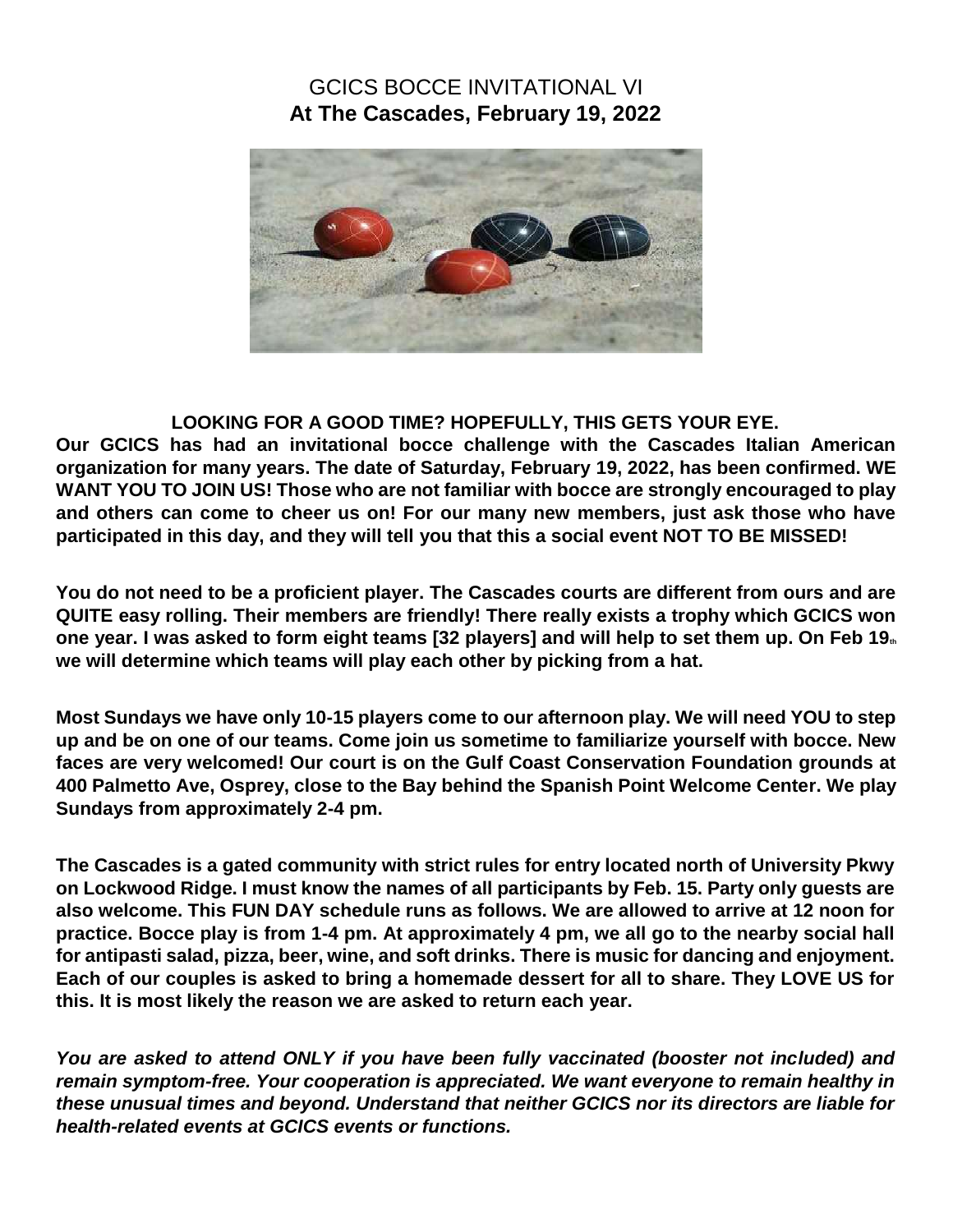**The cost per person is \$20.00, and all payments must be completed by Jan. 27. (Note: I must have your check in hand, or your transaction must be completed on PayPal by that date.) Mail check (made out to GCICS; and list names of attendees) to Tom Hurban, 931 Scherer Way, Osprey, FL 34229; or go to our website to use PayPal, following the steps below.**

**Tom Hurban GCICS Bocce Chair 908-507-3048 dorisntom@gmail.com**

#### **STEPS FOR PAYING ONLINE**

**\*Go to our website, www.gcics.org/payment**

**\*On 1st page, check "Member", enter first & last name, email address, phone #, and click on the blue block.**

**\*On 2nd page, enter the amount of your payment, then enter in the block directly below "Bocce Invitational" and list the name(s) of the person(s) for whom you are paying. Please make sure you do this step. In early payments for 19 Crimes, not everyone is indicating what function they are paying for or who is attending in addition to the one making the payment.**

**\*Complete that page, and additional pages as they come up.**

**\*Note: You do not need a PayPal account to pay for GCICS events. PayPal will accept your credit card directly. You will receive a confirmation email within an hour or so once you have completed the transaction.**

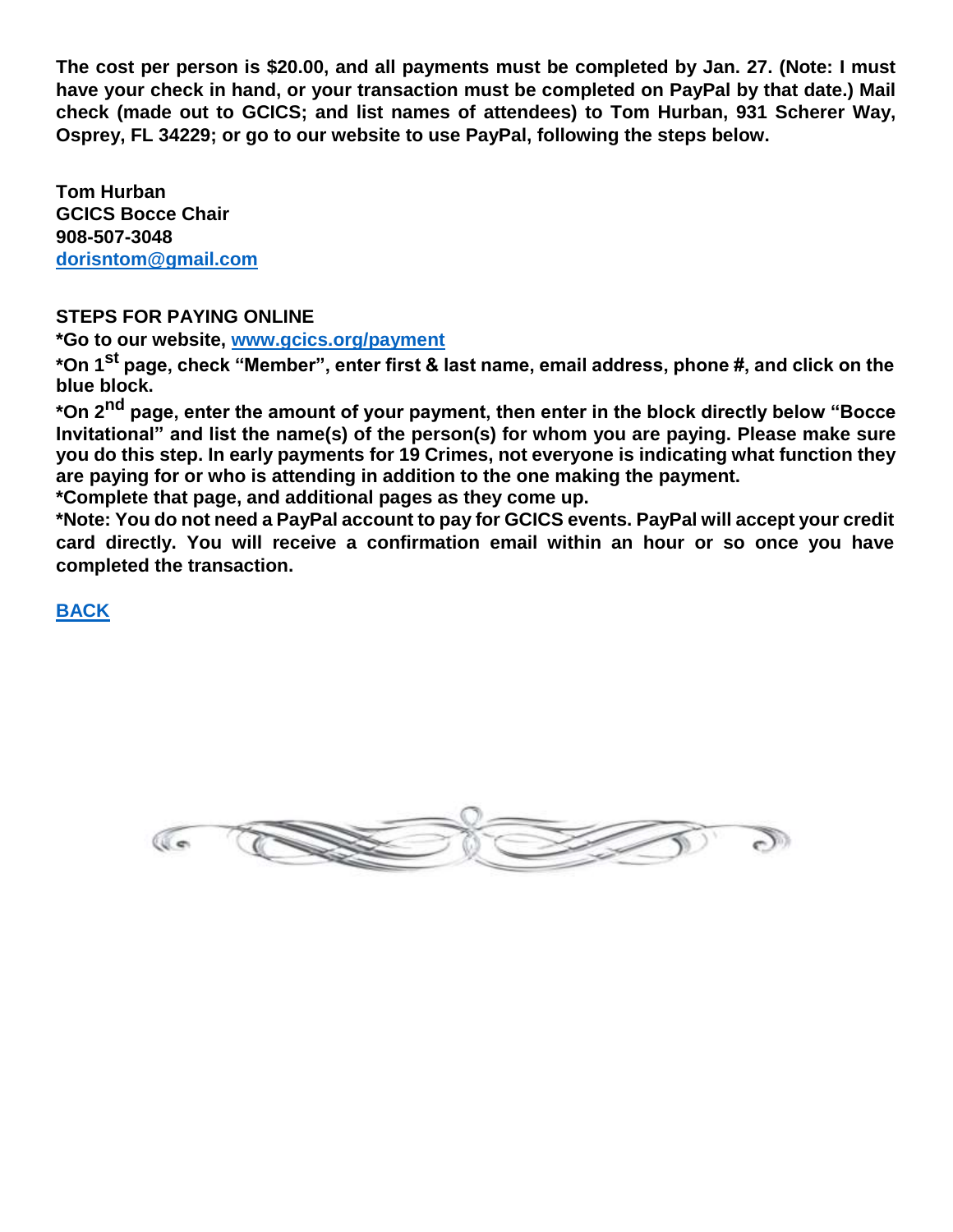#### <span id="page-6-0"></span>**GCICS ANNUAL MEETING/TOWN HALL/LUNCH/LECTURE**

**January 15,2022**



**La Cena January 29,2021**



SOLD OUT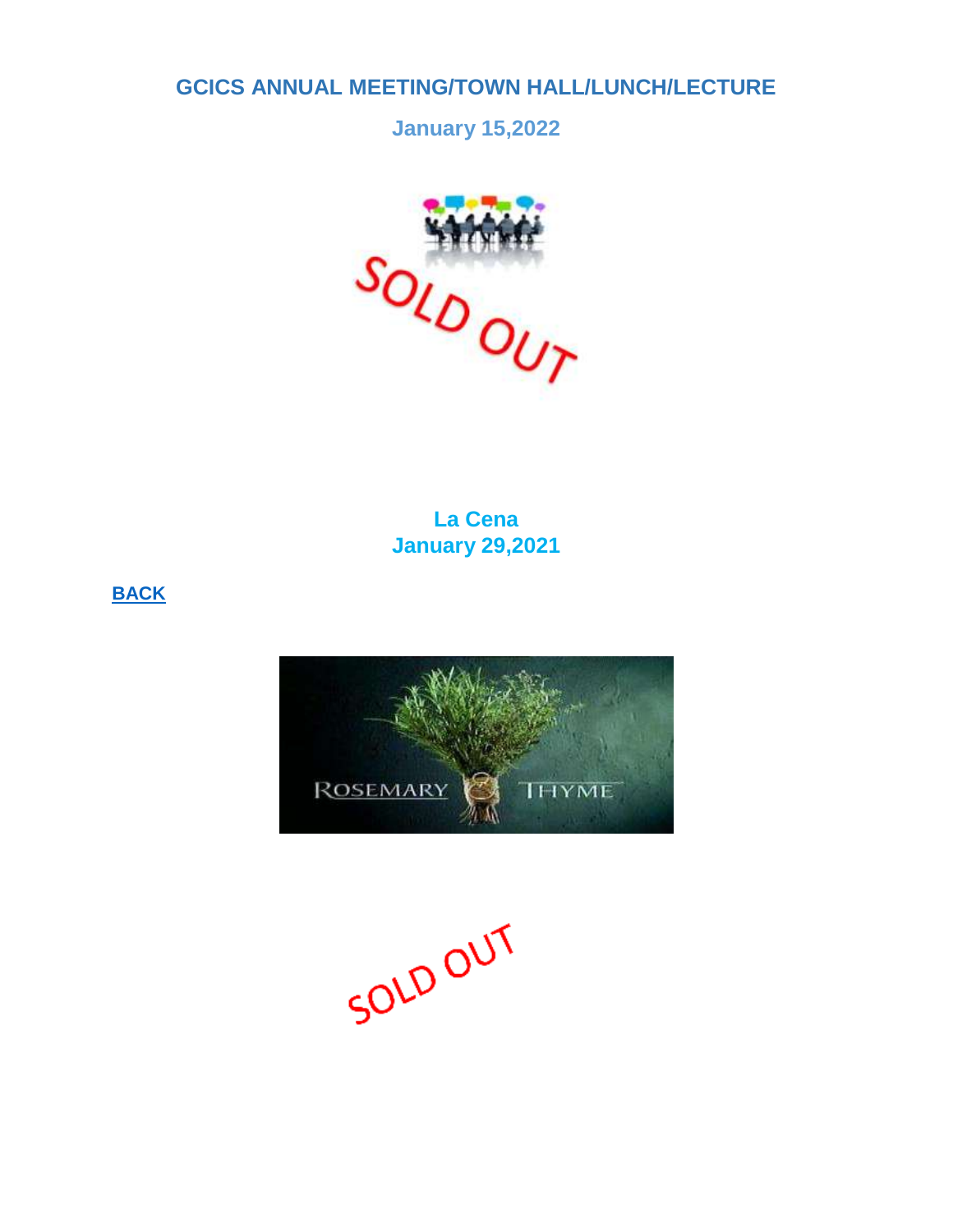# **ITALIAN BOOKSHELF BY Leita Davis**

<span id="page-7-0"></span>

#### **The Land Where Lemons Grow: The Story of Italy and Its Citrus Fruit by Helena Attlee Penguin Books, 2014 Review by Leita Kaldi Davis**

**Shopping for tea recently I came across Earl Grey's black tea "with bergamot from Calabria." I couldn't imagine why my Calabrese homeland would be cited on a tea package. I had no idea what bergamot was. Then a friend gave me this book.**

**The Land Where Lemons Grow tells the sweeping story of Italy's cultural history through the history of its citrus crops. I learned about bergamot and its place not only in tea, but in the perfume and cosmetics industries. It is the most valuable citrus fruit in the world, the product of a natural cross-pollination between a lemon tree and a sour orange that occurred in Calabria in the mid-seventeenth century. Though many attempts to grow bergamot have been tried in many countries, 90 percent of the world's supply comes from Calabria. Its essential oil is extracted from the fruit, which is bitter and inedible, but the beautiful, aromatic tree is planted around villas in Reggio Calabria. The best bergamot is found on a tiny point of Italy's toe between Villa San Giovanni and Brancaleone. Earl Grey tea is made from a blend of dark China teas treated with bergamot oil or peel. In order to circumvent the marketing of inferior citrus, the Denominazione di Origine Protetta, was established in 1999, like the Denominazione di Origine Controllata protects wines from certain Italian regions.**

**In 1685 Giovanni Maria Farina, whose family had been masters of the art of distilling alcohol to carry the fragrance of perfume, emigrated to Germany and in 1708 he invented a bergamot-based perfume which he named Eau de Cologne in honor of the city where he lived.**

**Another famed citrus is Calabria's unique Diamante citrons used in the Jewish celebration of Sukkoth.**

**Whether the Battle of Oranges in Ivrea, the gardens of Tuscany, or the story of the Mafia and Sicily's citrus groves and marmalade kitchens, Attlee transports readers on a journey unlike any other. Attlee's book won Food Book of the Year 2015 from the Guild of Food Writers. She is the author of four books about Italian gardens, and others on the cultural history of gardens around the world. She is a Fellow of the Royal Literary Fund and has worked in Italy for nearly thirty years. [BACK](#page-0-1)**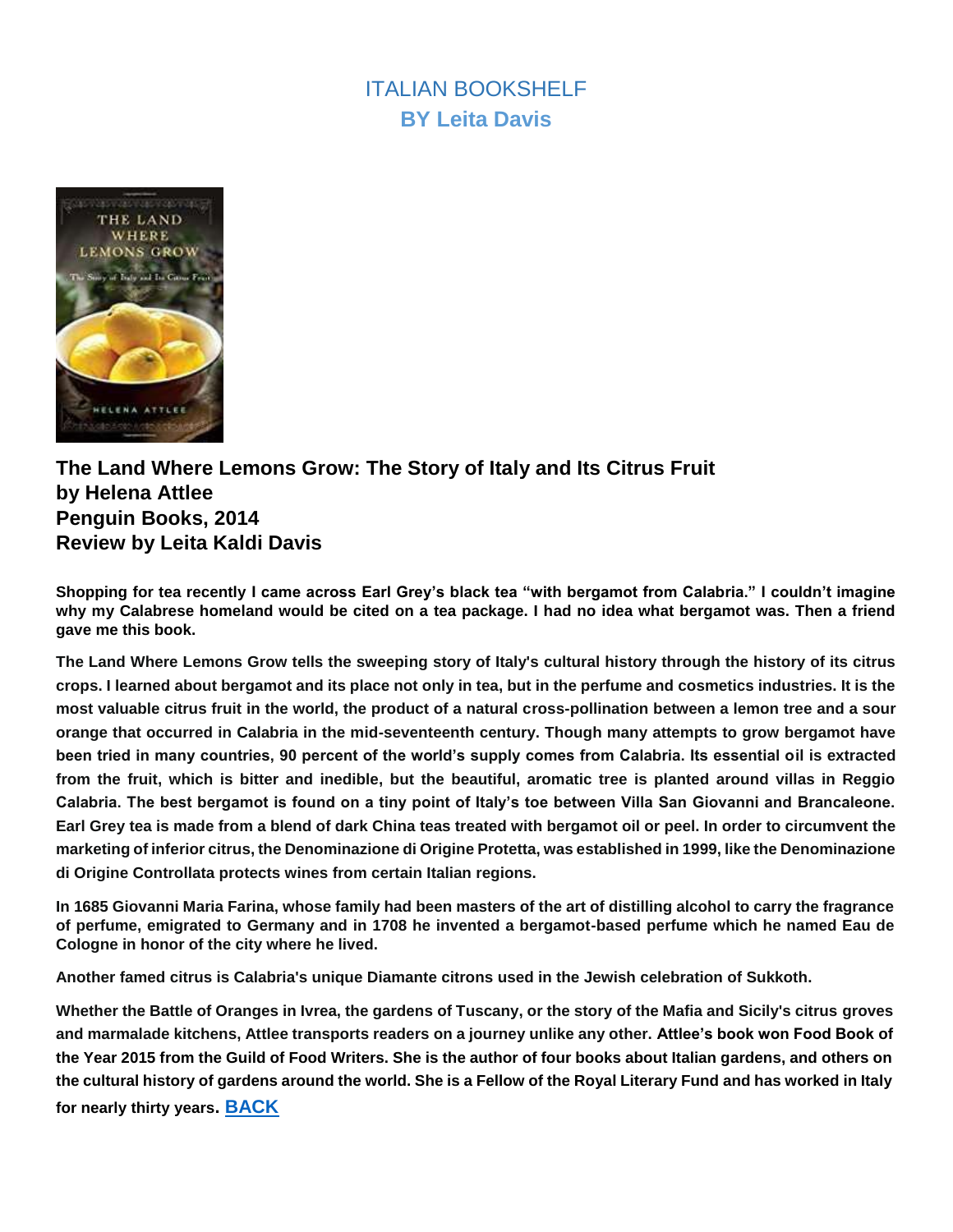# **HOLIDAY/CHRISTMAS DINNER & FUNDRAISER REVIEW Article by: Ellen Roderick Photos by: George Arfield & Ellen Roderick**

<span id="page-8-0"></span>**As we entered Patty & Mike DiMicele's Misty Creek home on the evening of Sunday, Dec. 12, 2021, we were greeted by creative decorations on the patio from enormous poinsettias, to sleds with ice skates attached to unending twinkling lights. Stepping inside, the beautiful decorations never stopped: two decorated trees, wreaths, classic Santa's dressed in white, mini trees, angels in all shapes and sizes, and you guessed it. . .more twinkling lights. It truly was a winter wonderland. And Mike wants you to know that he decorated the living room tree. You no sooner arrived than you began feasting on delicious hors d'oeuvres and sampling different wines brought by members. There was ample seating for everyone – in the family room, in the kitchen nook, and on the lanai around the pool. The talented Joe Cerrito provided accordion music. When Joe Barresi mentioned that there was an Irish member in the group. .**

**.Joe Cerrito launched into "Danny Boy" and "When Irish Eyes Are Smiling" (I felt right at home!). In fact, our Immediate Past GCICS President Sheryl Lazzarotti, provided the lyrics for those two Irish favorites.**

**We were 44 members and 3 guests strong. Unfortunately, three had to cancel last minute due to illness in the family or their own malady. We raised \$1,715 free and clear for our Scholarship Fund. Thank you everyone. What a feast we had before us. The entrees ranged from ham to pulled pork (with rolls to make sliders) to meatballs to chicken cacciatore to sausage & peppers to pork loin to salmon to chicken tortellini in alfredo sauce. Am I making you hungry yet? Sides included scalloped potatoes, corn pudding, baked ziti, Caesar, and garden salads, and on and on. The desserts were incredible including cannoli's, tiramisu, Christmas cookies, Russian tea cookies, a trifle that was scrumptious, cranberry cobbler and the red velvet cake in the photo below. If I left your dish out, please forgive me. We truly thank the cooks and bakers; and a special thanks to Pam Arfield who coordinated the menu sign-ups so that we would have the greatest variety possible.**

**President Julie gave remarks with lots of thanks to go around: to Mike and Patty as superb hosts; to Mary Rinaldi and Jack Norman who hosted past parties in their Lakewood Ranch home; to Noel & Eileen Chiantella who hosted in their No. Venice home in 2019; to our splendid entertainer, Joe Cerrito; to Ellen Roderick for managing the affair; and most of all to everyone who came, brought dishes and wine,**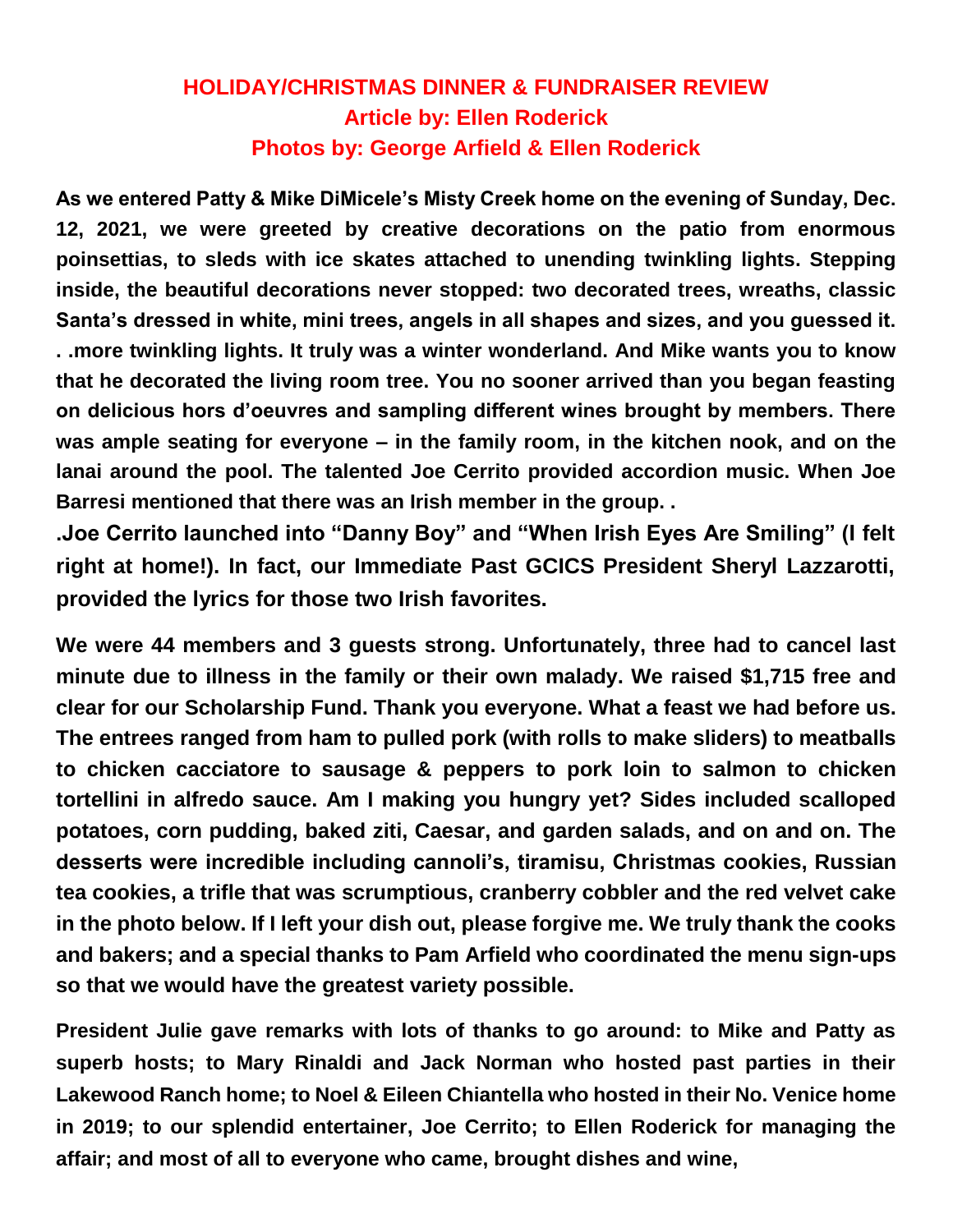**donated, and most of all shared themselves with one another in the true spirit of the holidays as well as the genuine Italian tradition. We all join in thanking Julie as well for her dedicated leadership of our Society. Let me close with the message written on the cake, "Merry Christmas & Buon Natale!"**





**Mike & Patty DiMicele Julie Bondarenko, Patty DiMicele, & Mary Lou Ferrari**



**Buffet Line**





**Doris Hurban & Pam Arfield Edna & Tony Di Bianca Dessert** 









**Ellen Roderick Joe & Blanch Barresi Accordion Player Joe Cerrito**

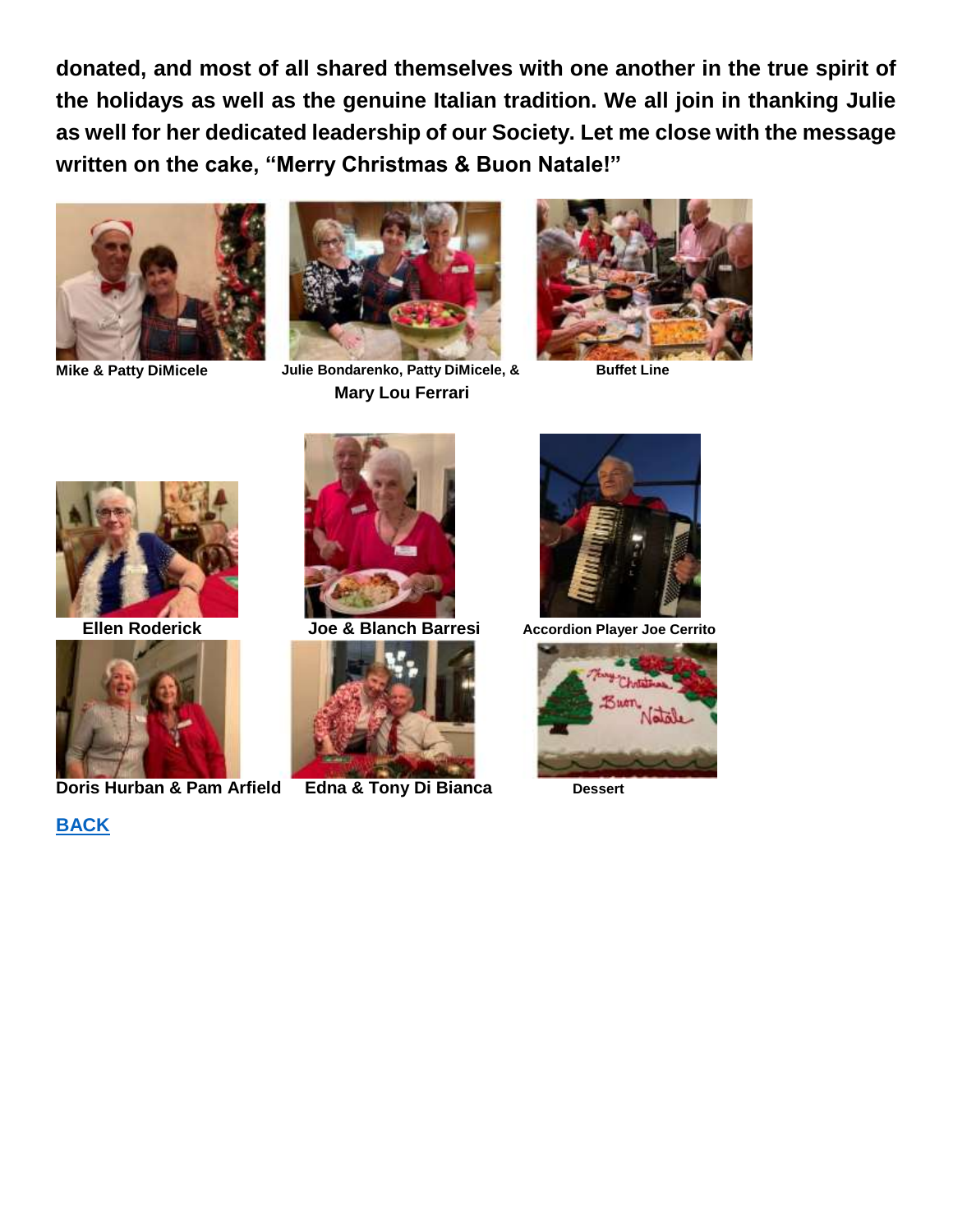# **GULF COAST ITALIAN CULTURE SOCIETY, INC.**

## **SAVE THE DATES 12/18/21**

<span id="page-10-0"></span>**\*1/15/22 (Sat) "GCICS Annual Meeting/Luncheon/Town Hall/Cultural Lecture" @ Peridia Golf & CC Club Restaurant, Bradenton; 11:30-2:30 pm; members-no cost; guests-\$26; lecture by member Gordon Bloom on Italian American Enrico Fermi (1901-1954); 70 seats are filled; you may contact Ellen Roderick, itrain@erols.com to get on the Wait List.**

**\*1/22/22 (Sat) "19 Crimes Wine Tasting" @ Penny Thomas's home, Bradenton; 4:30-7:00 pm; \$35 covers cost of wine & appetizers; fundraising activities will take place to raise money for our Scholarship & Grants Program; has been announced; reservations required; payment due by 1/15/22.**

**\*2/19/22 (Sat) "GCICS Bocce Invitational VI" @ The Cascades, Sarasota; \$20 covers food cost; also, GCICS members are asked to bring a dessert to share; practice time: 12 noon; tournament: 1:00-4:00pm; party: 4:00 pm on; has been announced; reservations required; payment due by 1/27/22.**

**\*2/24/22 (Thurs) GCICS Cultural Lecture: "Around the Roman Table: Tidbits from**  Ancient Sicily" by Dr. Davide Tanasi @ Selby Library, Sarasota (1<sub><sup>st</sup></sub> floor meeting room), **2:00-4:00 pm; no cost; has been announced; reservations required.**

**\*3/1/22 (Shrove Tues) "GCICS Mardi Gras & Scholarship Fundraiser" @ Linda Ahern & Rich Potts' home, Peridia Golf & CC, Bradenton; 5:30-9:00 pm; potluck along with fundraiser; (\$35 pp for the Scholarship Fund); reservations required; has NOT been announced.**

**\*3/20/22 (Sun) "St. Joseph's Feast Day Celebration Luncheon" @ Café Baci; 11:30-2:00 pm; reservations required; has NOT been announced.**

**\*4/9/22 (Sat) "GCICS Scholarship Festa Luncheon" @ Stoneybrook Golf & CC; 11:30-2:30 pm; \$36 per person all inclusive; choice of two entrees or vegetarian; reservations required; has NOT been announced.**